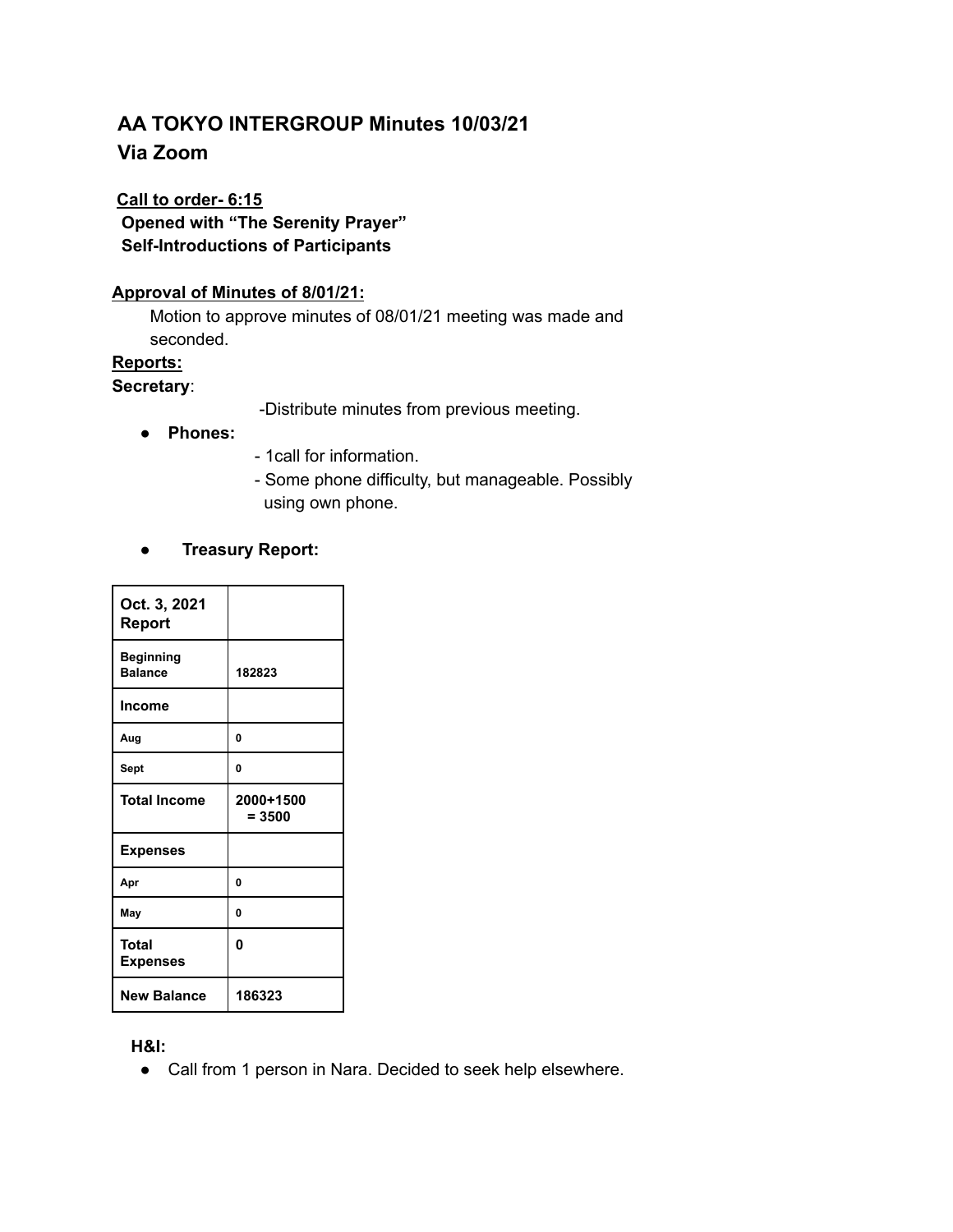- Had contact with Kanto-Koshin'etsu to possibly have some coordination with. Will attend meeting with another member for Q&A.
- Possible distribution of Big Books and Newcomer Packets.

**Webmaster:** No issues. Will update.

## **OLD BUSINESS**

- Discussed new positions:
- **Literature Position:**
	- How to stock literature for distribution.
	- Position passed and duties to be decided
		- December meeting.
			- \* Motioned: Passed and seconded.
- **Sponsorship Coordinater:**
	- -System to match Newcomers and other member with Sponsors to be discussed.
- **● Key Zoom Account**
	- -Using one Key Zoom account for by all groups.
	- Funded with each groups 7th Tradition.
		- -Will be discussed with group

## \***Tabled**

Will be discussed at December meeting.

● **JSO Liason:**

-Maintaining relationship with JSO.

\* Motion: Seconded and approved (6 out of 9)

## **NEW BUSINESS:**

## **Literature Position-**

-Duties and system of position.

- Will be discussed at December meeting.

## **Sponsorship Position:**

-Position to created.

-Possible System to match Newcomers and

● **Key Zoom Account:**

-Discussion to be on whether to put into or not.

● **JSO Liason:**

-Possibility to dissolve position and delegate among other members.

## **● ADJOURNMENT**

Motion made and passed with all in favor.

## **CLOSED WITH "The Serenity Prayer"**